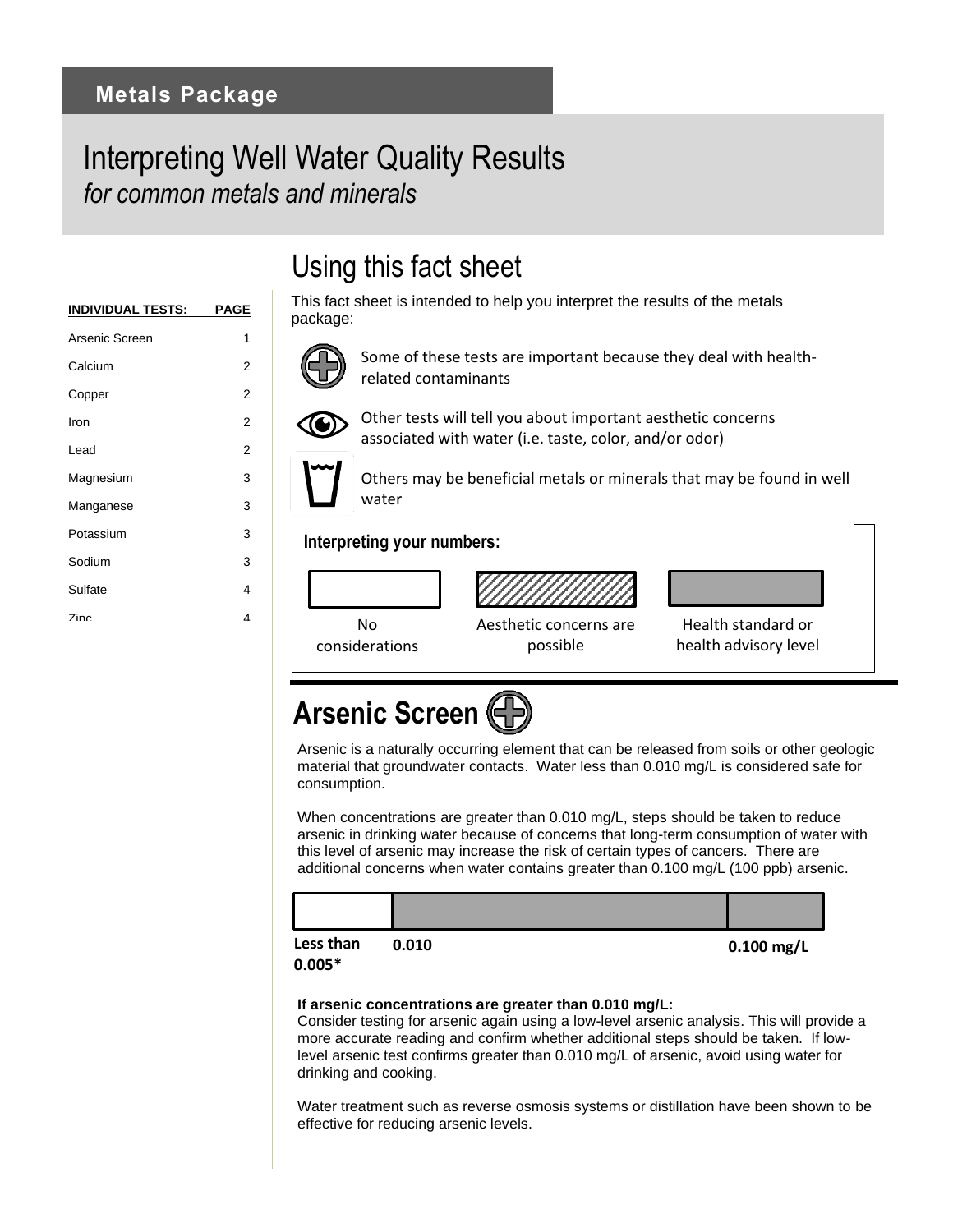### *\*Limit of Detection (LOD):*

The lowest metal or mineral concentration likely to be reliably distinguished from a sample blank and at which detection is feasible.

**Concentrations** below the LOD are reported as "Less than" the value at which the analytical equipment used to measure your sample is capable of detecting.

## **Calcium**

Calcium is an essential nutrient and is considered beneficial to bone/tooth development, blood clotting, and may also reduce heart disease; though the amount found in water is generally a small portion of calcium compared to what we get from a healthy diet. Naturally occurring in water as a result of groundwater dissolving calcium from soils or rocks such as dolomite or limestone. Calcium contributes to the formation of scale. Typical values for Wisconsin generally range between 9 and 67 mg/L of calcium in unsoftened well water.

# **Copper**

Not naturally occurring at significant concentrations in groundwater; copper can be found at elevated levels when naturally corrosive water contacts copper plumbing. Bluish-green staining of sinks or toilet tanks is an indication of copper corrosion. Levels less than 1.300 are considered safe for drinking water. Levels above 1.300 mg/L in drinking water can result in digestive issues (ex. upset stomach, nausea, diarrhea) for some individuals.

### **If copper levels are greater than 1.300 mg/L:**

Elevated copper is most evident in water that sits in plumbing for an extended period. Allowing the water to run for 1-2 minutes prior to using water for drinking and cooking will significantly reduce your exposure to copper.



### **Iron**

Iron is a naturally occurring mineral found in soils and rocks that store groundwater; it is a common aesthetic complaint for many well owners. Concentrations of iron above 0.3 mg/L may result in taste issues and/or result in reddish-brown staining of sinks, showers and toilets. Low levels of iron can be removed by a water softener. Amounts greater than 1.0 mg/L may require treatment specifically designed for iron removal.





Elevated lead can occur when water contacts brass fixtures, lead pipes or lead solder. The healthrelated drinking water standard for lead is 0.015 mg/L. In children, lead exposure has been linked to damage to the central and peripheral nervous system, learning disabilities, shorter stature, impaired hearing, and impaired formation and function of blood cells. There are no known benefits to lead in the human body; therefore, everyone should reduce exposure to lead.

**If you have elevated lead, brass fixtures, lead pipes or lead solder in your plumbing system:** Run your water for 1-2 minutes prior to use for drinking/cooking in order to flush water with high lead levels from your water system. Corrosive water is more likely to result in elevated lead. Point-of-use treatment devices (ex. pitcher type or faucet mounted filters) can also reduce lead in drinking water.

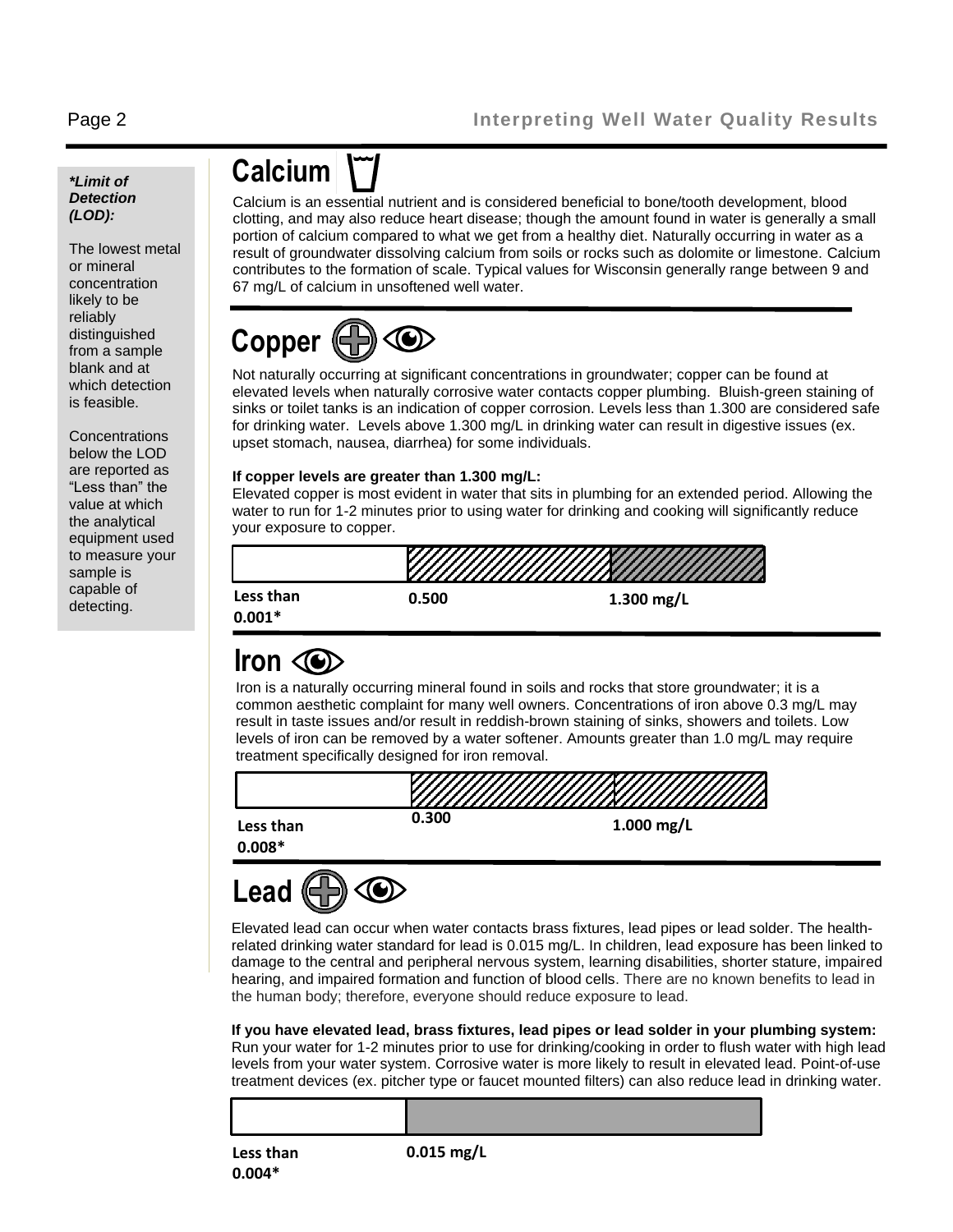# **Magnesium**

Naturally occurring in water as a result of groundwater dissolving magnesium from soils or dolomite rock. Magnesium is an essential nutrient and is considered beneficial to health, although the amount found in water is generally a small portion of magnesium compared to what we get from a healthy diet. Magnesium is related to hardness and can contribute to the formation of scale when found at high concentrations. Typical values for Wisconsin generally range between 3 and 35 mg/L of magnesium in unsoftened well water.

## **Manganese C**

Manganese is a naturally occurring mineral found in soils and rocks that groundwater is stored and moves through. Concentrations of manganese above 0.050 mg/L may result in taste issues and/or result in black staining of sinks, showers and toilets.

The health advisory level for manganese is 0.300 mg/L. Drinking water with greater than 0.300 mg/L over many years may harm the nervous system. Manganese can be reduced using appropriate treatment.



# **Potassium**

Naturally occurring at concentrations less than 5 mg/L. Potassium is beneficial to health, however the amount found in water is not a significant source of potassium compared to a healthy diet. If water softener uses potassium chloride softener salt, concentrations will be significantly greater than 5 mg/L.



Sodium is naturally found in Wisconsin's groundwater at levels less than 5 mg/L. It is not a significant health concern for most people. For individuals on prescribed no salt diets, the American Health Association and US EPA recommend less than 20 mg/L in drinking water. Water with greater than 60 mg/L of sodium may have a salty taste associated with it.

When sodium levels exceed calcium and magnesium levels, it suggests that water is softened or partially softened. Sodium may be elevated in areas where groundwater is impacted by septic system effluent or nearby road salt use. If sodium was elevated from one of these two sources, chloride levels would likely be elevated as well.

People often prefer the taste of calcium and magnesium in unsoftened water versus softened water that contains sodium. As a result, water softeners often bypass the cold-water kitchen faucet.

| faucet. |                                              |
|---------|----------------------------------------------|
|         | <b>The State of State Inc.</b><br>,,,,,,,,,, |

#### **Less than 0.3\***

**20 60 mg/L**

### *Information about Drinking Water Standards:*

Interpreting your results section is based on the U.S. **Environmental** Protection Agency's (EPA) Maximum Contaminant Levels (MCL) for public drinking water supplies.

Levels considered safe for long-term consumption are below the MCL or the Health Advisory Level.

Aesthetic limits are taken from the Secondary Drinking Water regulations for public water systems and are based on the potential to influence taste, color, and/or odor of the water.

Drinking water standards are not enforceable for private wells, however the standards may be useful in helping homeowners decide if corrective measures are needed.